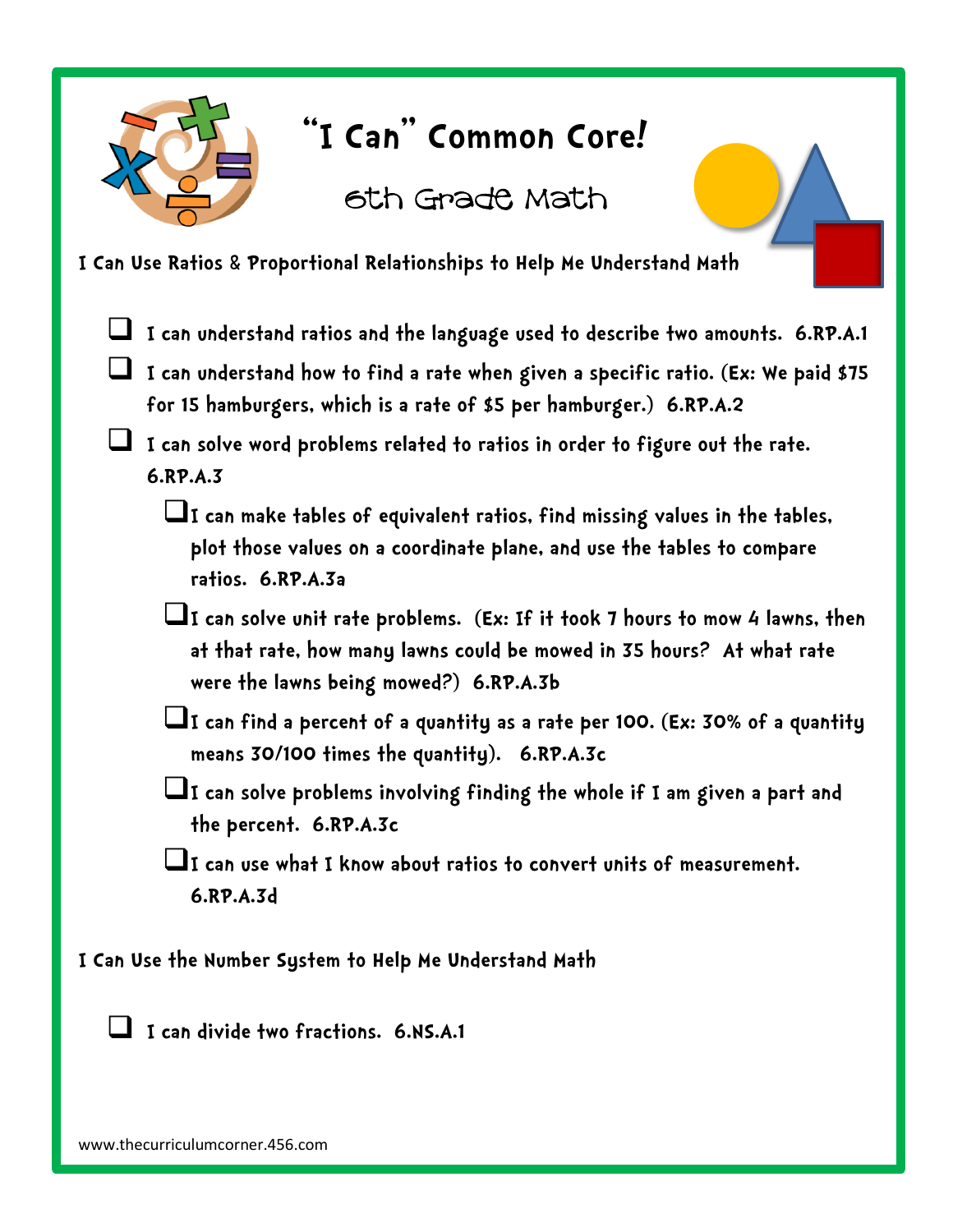- **I can solve word problems involving the division of fractions by fractions. 6.NS.A.1**
- **I can divide multi-digit numbers. 6.NS.B.2**
- **I can add, subtract, multiply and divide multi-digit numbers involving decimals. 6.NS.B.3**
- **I can find the greatest common factor of two whole numbers less than or equal to 100. 6.NS.B.4**
- **I can find the least common multiple of two whole numbers less than or equal to 12. 6.NS.B.4**
- **I can use the distributive property to show the sum of two whole numbers 1-100 in different ways. (Ex: show 36 + 8 as 4(9+2)). 6.NS.B.4**
- **I can understand that positive and negative numbers are used to describe amounts having opposite values. 6.NS.C.5**
- **I can use positive and negative numbers to show amounts in real-world situations and explain what the number 0 means in those situations. 6.NS.C.5**
- **I can understand that a rational number is a point on a number line. 6.NS.C.6**
- **I can extend number line diagrams to show positive and negative numbers on the line and in the plane. 6.NS.C.6**
- **I can recognize opposite signs of numbers as indicating places on opposite sides of 0 on the number line.) 6.NS.C.6a**
- **I can understand signs of numbers in ordered pairs as indicating locations in quadrants of the coordinate plane. (Ex: when two ordered pairs differ only by signs, the locations appear to be reflections of each other on the coordinate plane.) 6.NS.C.6b**
- **I can place integers and other numbers on a number line diagram. 6.NS.C.6c**
- **I can place ordered pairs on a coordinate plane. 6.NS.C.6c**
- **I can order positive and negative numbers. 6.NS.C.7**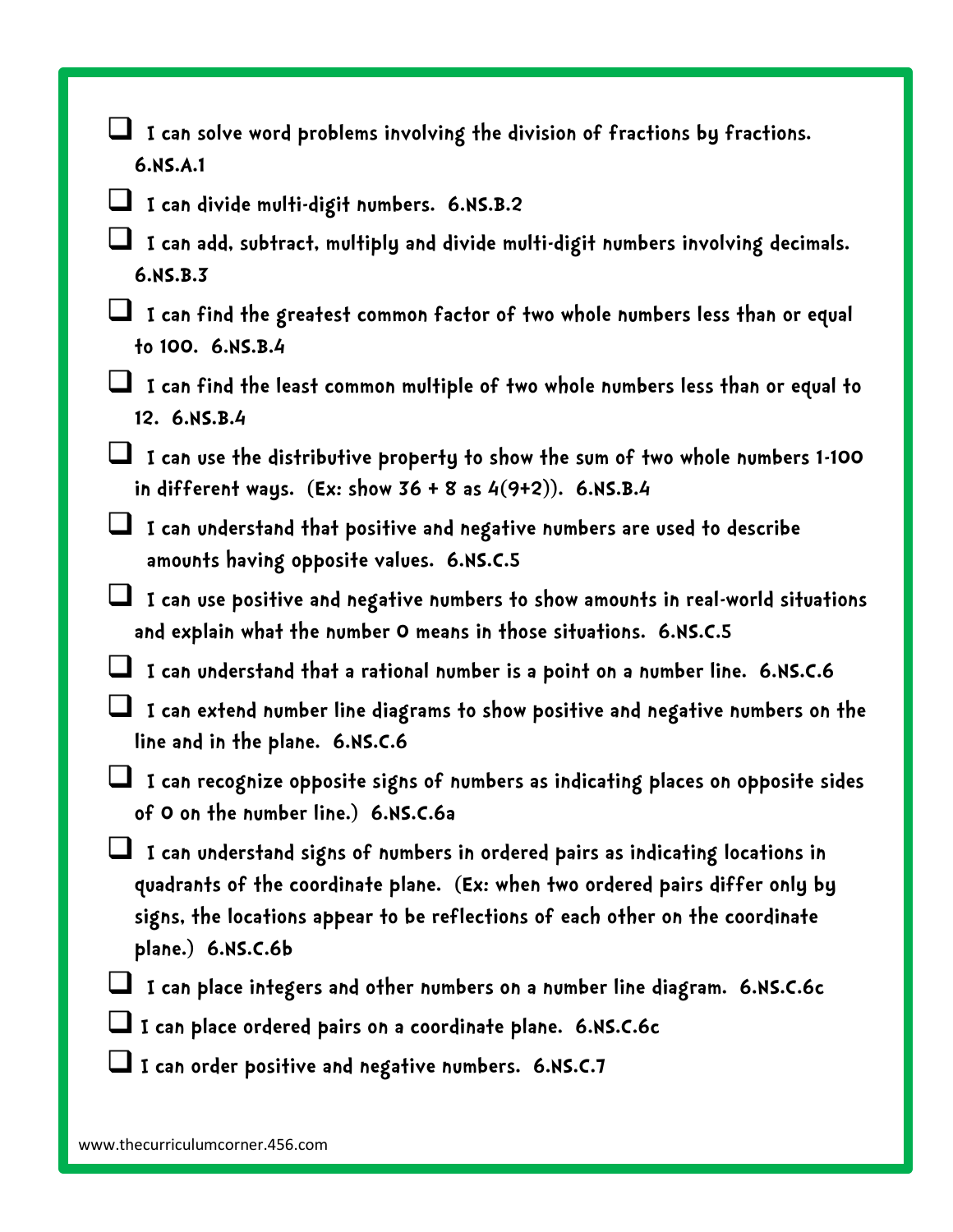**I can understand absolute value of rational numbers. 6.NS.C.7** 

**I can understand the distance between two numbers (positive or negative) on a number line. 6.NS.C.7a** 

 **I can write, understand and explain what rational numbers mean in real-world**  situations.  $(Ex: -3 \quad C > -7 \quad C$  to show that  $-3 \quad C$  is warmer than  $-7 \quad C$ ) **6.NS.C.7b**

 **I can absolute value is the number's distance from 0 on the number line. 6.NS.C.7c**

 **I can understand absolute values as they apply to real-world situations. (Ex: for an account balance of -30 dollars, write (-30) =30 to describe the size of the debt in dollars.) 6.NC.C.7c**

 **I can tell the difference between comparing absolute values and ordering positive and negative numbers. 6.NS.C.7d**

 **I can graph in all four quadrants of the coordinate plane to help me solve realworld and mathematical problems. 6.NS.C.8**

 **I can determine the distance between points in the same first coordinate or the same second coordinate. 6.NS.C.8** 

**I Can Use Expressions and Equations to Help Me Understand Math**

- **I can write and understand numerical expressions involving whole number exponents. 6.EE.A.**
- **I can write, read and figure out expressions in which letters stand for numbers. 6.EE.A.2**

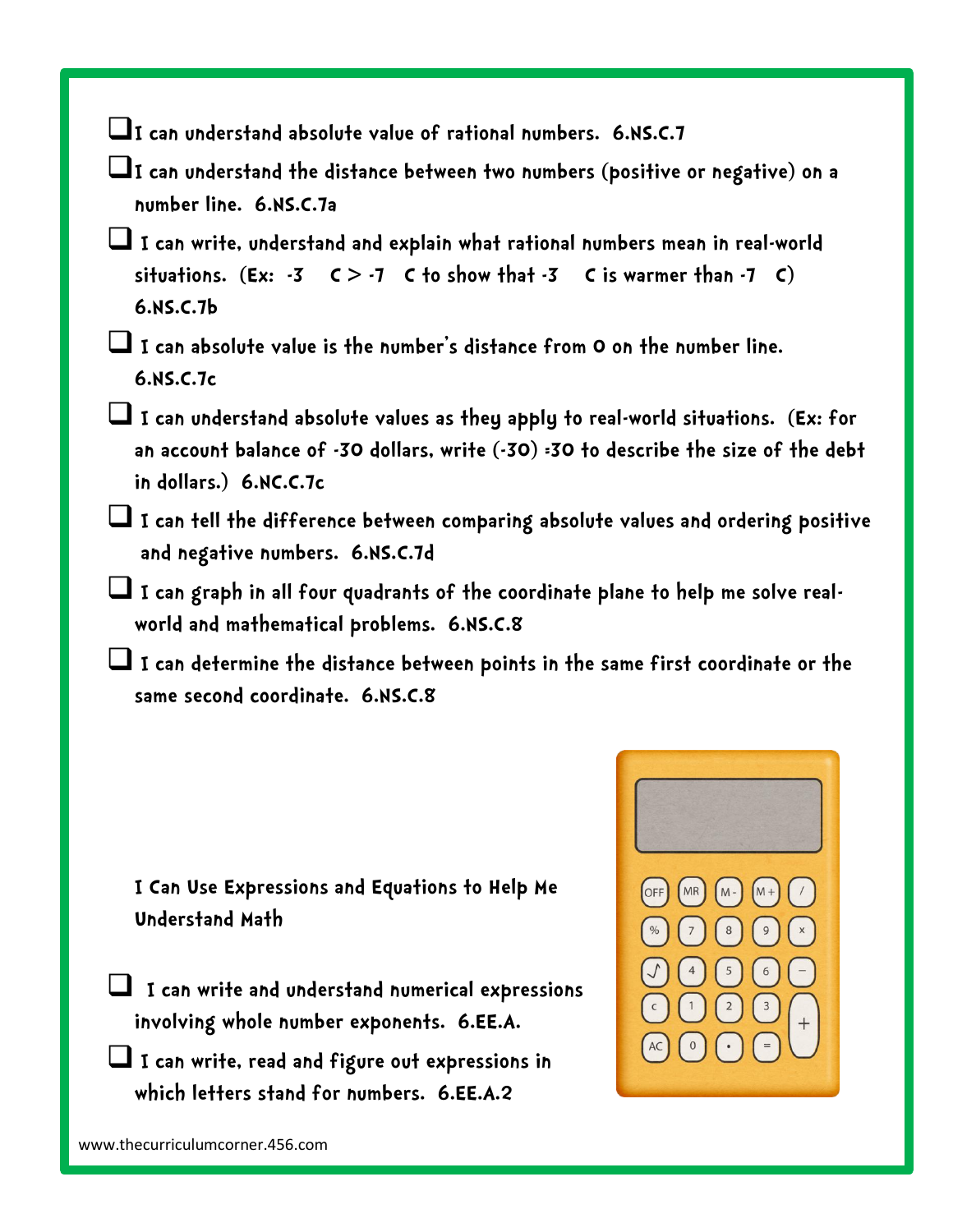- **I can write expressions using numbers and letters (with the letters standing for numbers.) 6.EE.A.2a**
- **I can identify the parts of an expression using mathematical words (sum, term, product, factor, quotient, coefficient.) 6.EE.A.2b**
- **I can understand that in 2(8 + 7), (8 + 7) can be thought of as two separate numbers or as 15. 6.EE.A.2b**
- **I can understand that in 2(8 + 7), (8 + 7) can be thought of as two separate numbers or as 15. 6.EE.A.2b**
- **I can determine the answer to expressions when given the specific value of a variable. 6.EE.A.2c**
- **I can use my knowledge of the order of operations to evaluate expressions. 6.EE.A.2**
- **I can use my knowledge of the order of operations to create equivalent expressions. 6.EE.A.3**
- **I can identify when two expressions are equivalent. 6.EE.A.4**
- **I can understand that solving an equation or inequality is like answering a question. 6.EE.B.5**
- I can use variables to represent numbers and write expressions when solving real**world problems. 6.EE.B.6**
- **I can solve real-world and mathematical problems by writing and solving equations. 6.EE.B.7**
- **I can write an inequality which has many solutions and represent these solutions on a number line (where x>c or x<c). 6.EE.B.8**
- **I can use variables to represent two quantities in a real world problem and write an equation to express the quantities. 6.EE.C.9**
- **I can use graphs and tables to show the relationship between dependent and independent variables. 6.EE.C.9**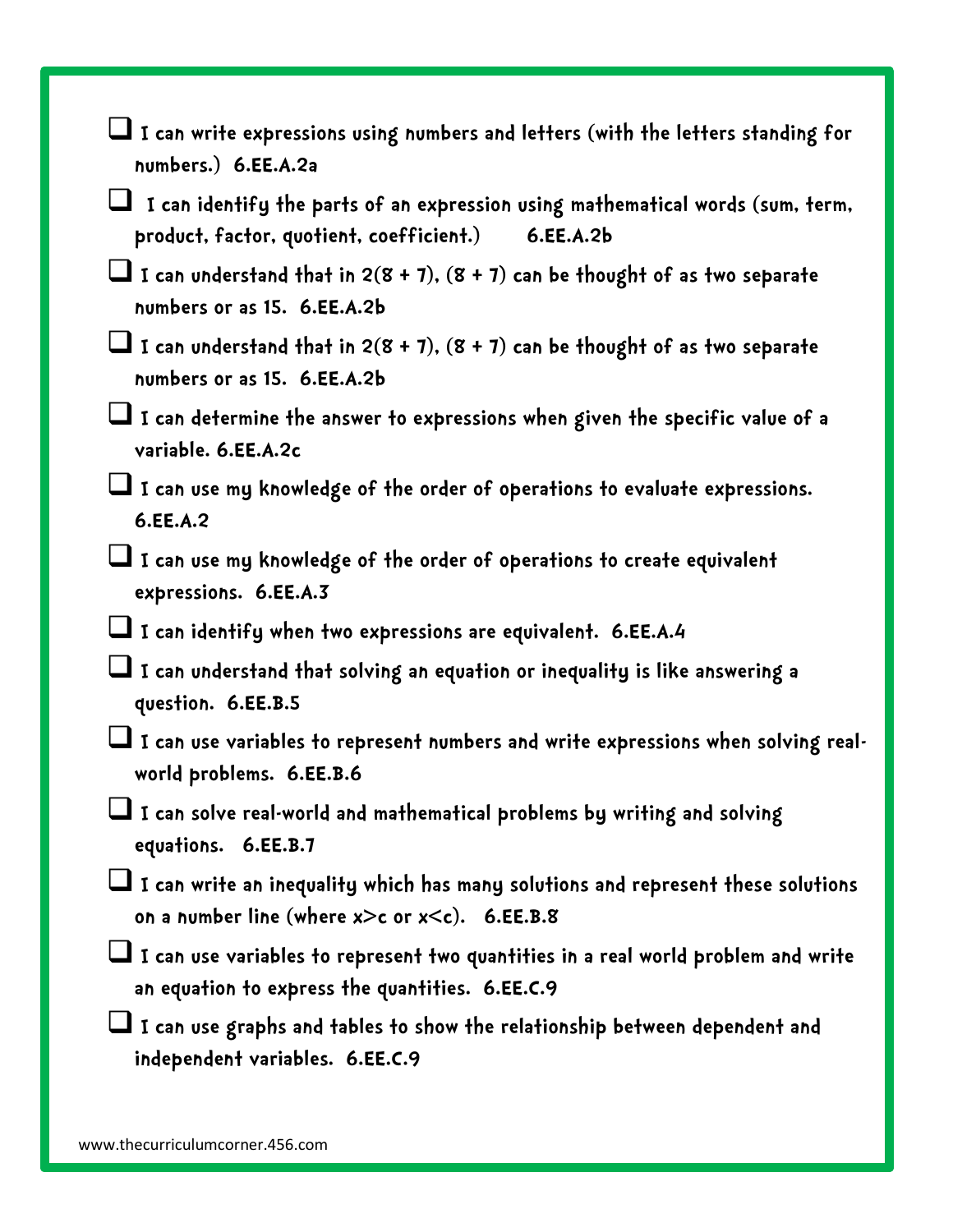**I Can Use Geometry to Help Me Understand Math**

- **I can put together and take apart shapes to help me find the area of right triangles, other triangles, special quadrilaterals and polygons. I can make a line plot to display data sets of measurements in fractions. 6.G.A.1**
- **I can apply what I know about taking apart and putting together shapes to find the area in real world situations. 6.G.A.1**
- **I can use unit cubes to find the volume of a right rectangular prism and I understand that the mathematical formula (V = l w h or V = b h) will give me the same result. 6.G.A.2**

 **I can use the mathematical formulas V=l w h or V= b h to determine the volume of real world objects. 6.G.A.2** 

 **I can draw polygons in the coordinate plane when I am given the coordinates for the vertices. 6.G.A.3** 

 **I can use the coordinates of the vertices of a polygon on the coordinate plane to find the length of a side, joining points with the same first coordinate or the same second coordinate. 6.G.A.3** 

 **I can apply what I have learned about polygons on coordinate planes to real world and mathematical situations. 6.G.A.3** 

 **I can show how three dimensional figures can be made using two dimensional nets. (A net is the pattern made when the surface of a three dimensional figure is laid out flat). 6.G.A.4** 

 **I can figure out the surface area of a three dimensional shape by using a net. 6.G.A.4**